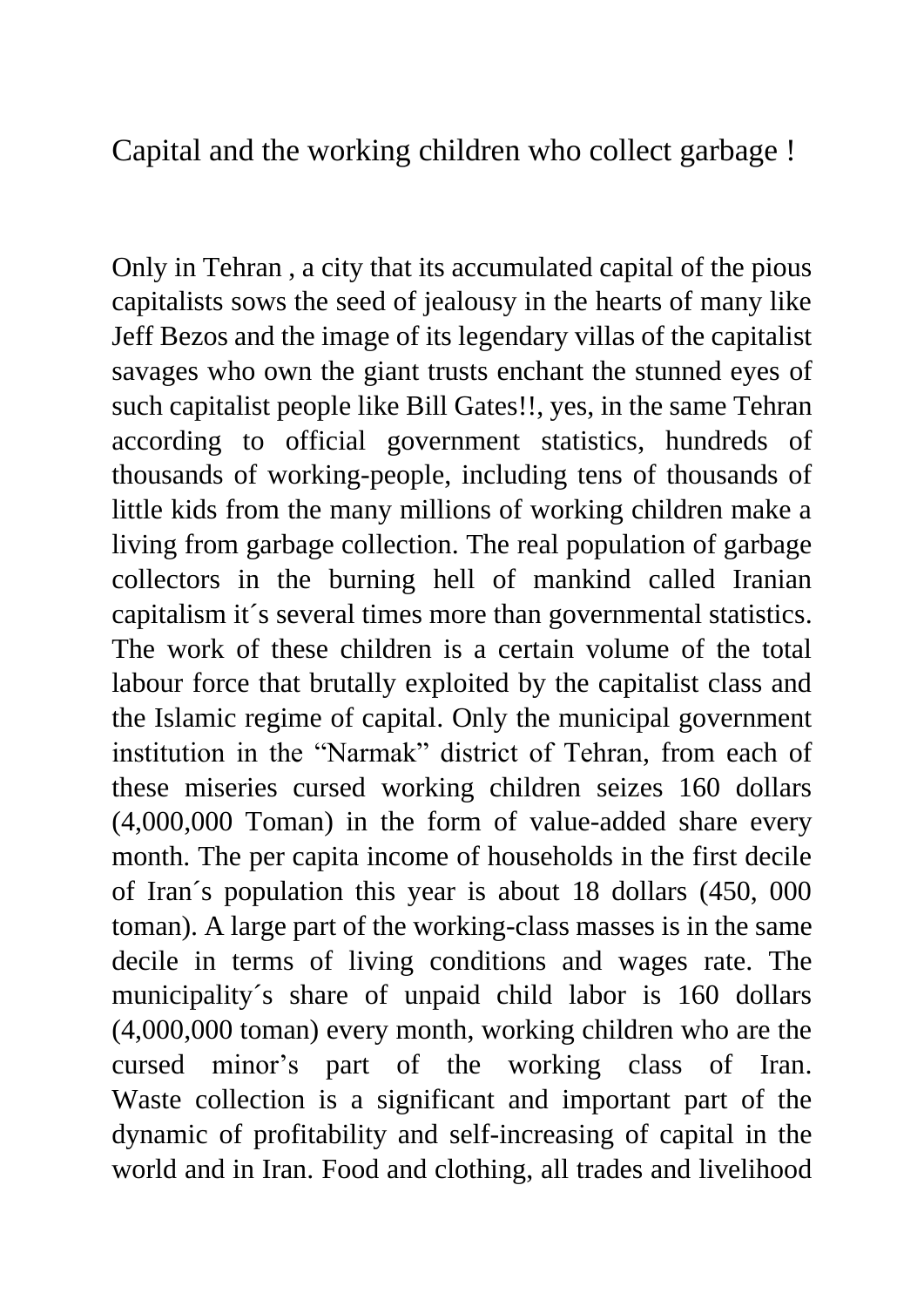of tens of millions working masses, all aspects of the human being´s physical and mental life in any historical period carry the seal of the great and essential influence of the dominant production relations of the era on itself. Today´s rubbish isn´t the garbage of 500 years ago even if their appearances is indistinguishable from each other, which isn´t the case. Billions of tons of daily waste from heavy and light industries and nuclear power plants, so there wasn´t all kinds of petroleum and chemical products in distant past, garbage from old refrigerators and freezer, washing machine and dish washing, TV and pc, printer and electric heater and other household items isn´t the same with small pottery jars, broken teapot and plates in the past, and the appearances are also very different. But the main difference between today´s and past´s garbage isn´t in the faces but in the characters, it´s also special in identity and historical works as well as in value and society which have two completely different relations of production. Today´s rubbishes is a waste of the process of profitability and capital self-expansion, the wastes of the relation of producing surplus value and they´re born from this process and return to the same process too. These wastes are the products of a process whose existence is based on the separation of workers from work and the destiny of production and life. Its process is merely to produce profit, and man is a complete victim in it and the only human mission in it, playing such a role of separate, frozen and without any will components of a machine of profitmaking and capitalization. The same capital that as soon as it was created, the god almighty that dominates the fate of the whole work and life of the worker. Waste is capital that has become wasted, they´re the product of the wage labor of the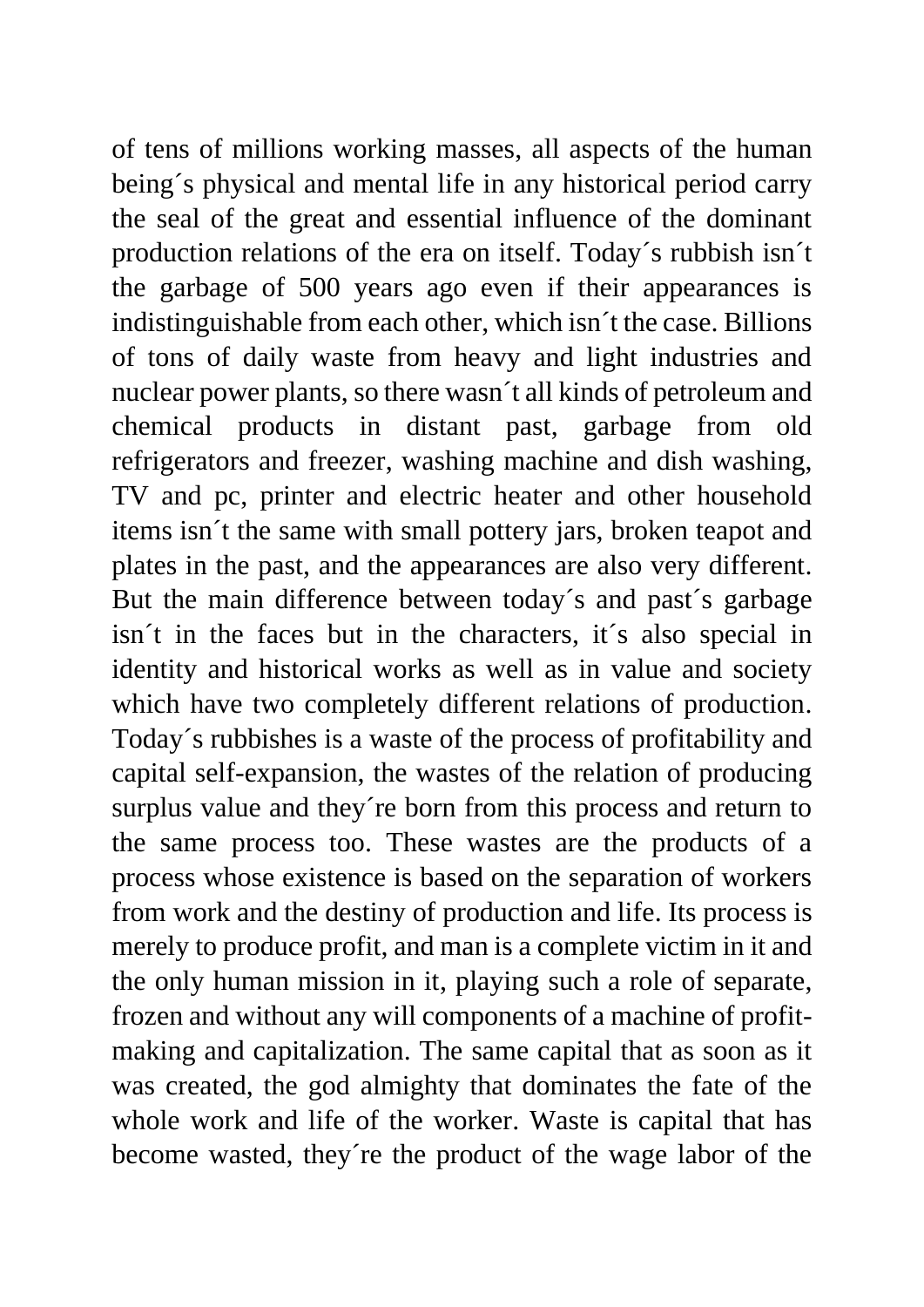working class, which one day was taken out of their hands and invested. Their return is also the resurrection of capital at the lowest price for the re-solution in the process of capitalization, becoming capital again and playing a role as capital to exploit of the working masses in the more criminal way. We don´t intend to jump into the critique of political economy, in particular, we´re talking about the explosive exploitation of labor force of kids who are collecting garbage in Iranian capitalism. In the process of work and the order of production of the country's social capital, collection affairs and waste recycling and during the cycle of transferring them to the valueadded process of capital and that is in the monopoly of municipalities and through this the government of the bourgeois. It is the municipalities that, by concluding astronomical contracts, entrust the task of collecting the remnants to contractor capitalists or predators ready to hunt for cheap labor. In some cases, municipalities are not content with this, and they do not limit their share of the exploitation of these working children to the galactic figures of contracts. Leech-like in another way, and by intensifying the even more horrific exploitation of working children, they are forced to work without pay. They raise the exploitation rate of these young children in order to make their share and capital from them and their work and exploitation a giant-like. This is the case in Narmak, Tehran. Here, one by one, children collect, separate and transport garbage until 10 pm everyday. They dig a mountain of garbage, they drown in the sea of garbage and

instead of oxygen , they inhale any deadly toxic gases and they impose all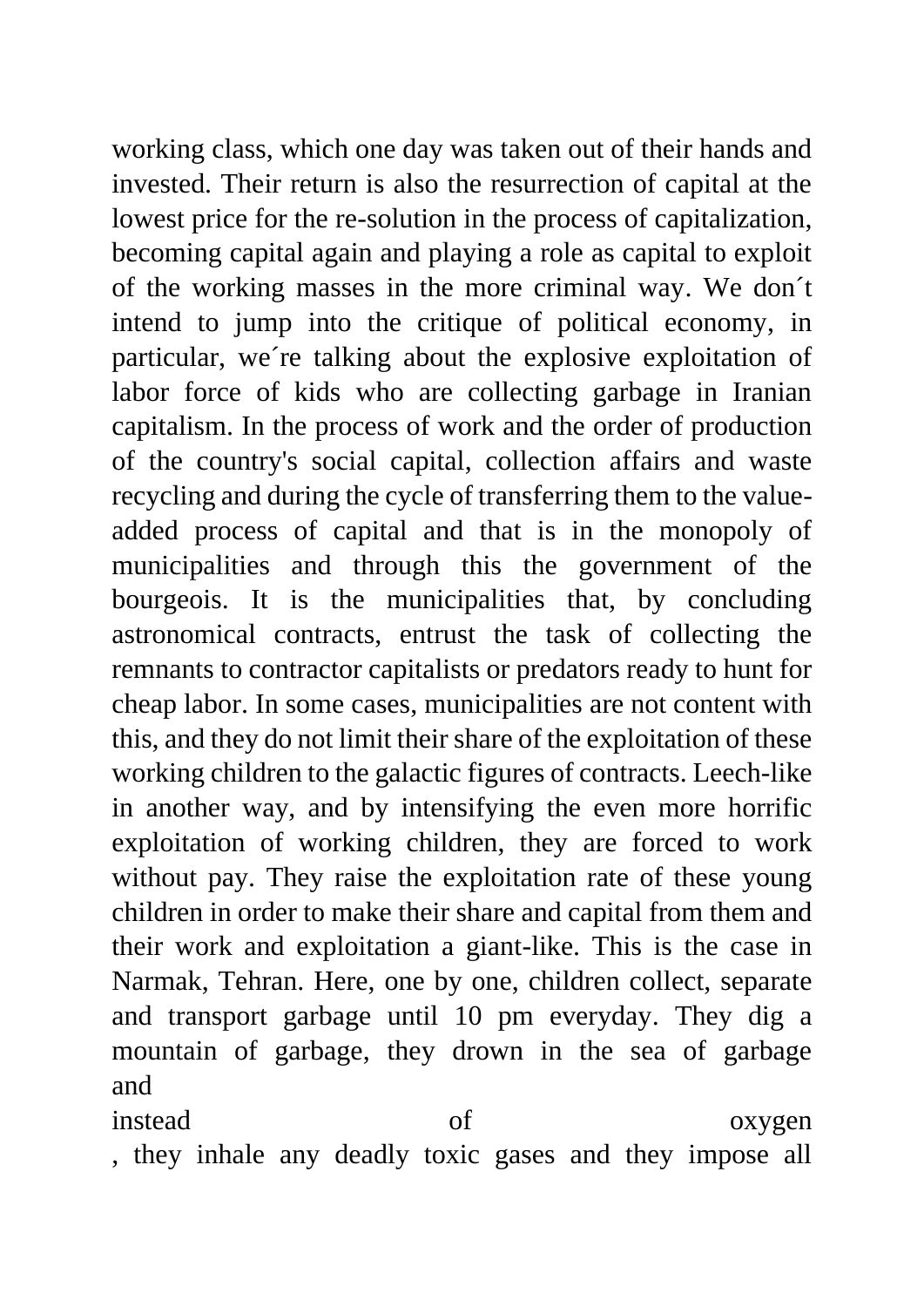pathogenic chemicals on the cells of their being , and inters their lives in the form of a variety of deadly diseases. They do not just erode their lean but also, they connect their psyche, intellect and thoughts to garbage collection and the separation of waste from each other. The working children in Narmak, Tehran, are doing all these things and alongside the horrible exploitation by the contract capitalists, every month, they are forced to pay 160 dollars (4,000,000 toman) to the district municipality too. The monthly share of the municipality from the exploitation of each kid is (4,000,000 tomans). We don´t have a definite figure as to how much of the surplus-value of the labour of this vast mass of working children go to the capitalists, it´s definitely several times more than the share of the municipality. One thing is for sure, and most of the official newspapers of the Islamic regime of capital accepts and have written many times that the volume of the annual contract of the municipalities with the capitalist contractors of the waste collection, in Tehran alone, is about couple of trillions (tomans). The mountain of surplus-value of the share of these capitalist beasts and their state partners in the municipalities the result of the exploitation of these kids garbage workers is skyrocketing, and the fundamental question is, what do these kids get for their work? The answer must be taken out of the labyrinth of the above statements . Nothing´s left for them at all because whatever they do it becomes the capital of the capitalist class . Working children , like all working young kids , are deprived of the right to education , because the violent and criminal economic compulsory of capital has excluded them of this right with all their coercive weapons of capitalism . They don´t go to school because they have to work every day to make